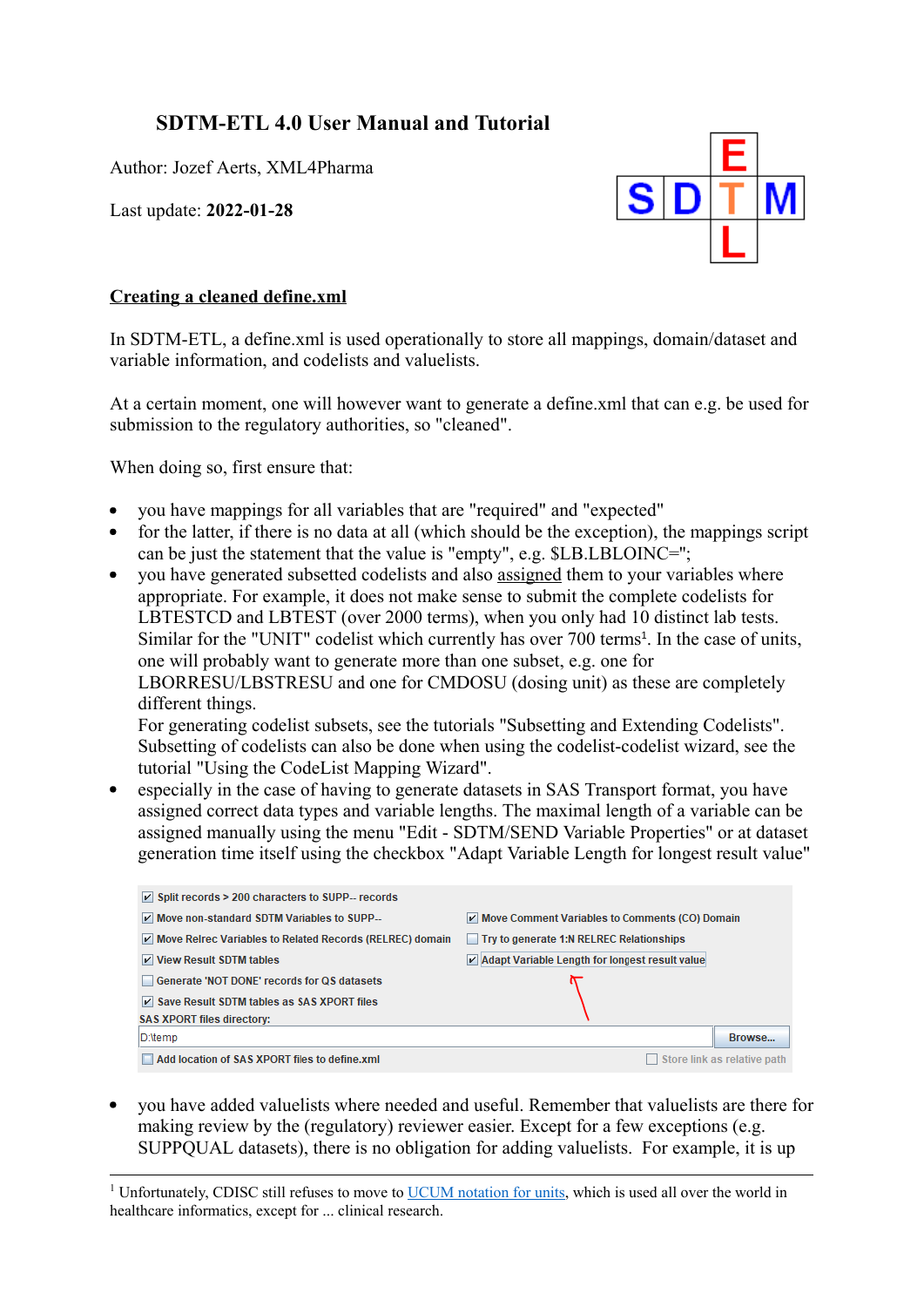to you to decide whether it makes sense to generate a valuelist for VSORRESU and VSSTRESU when you only have "height", "weight" and "body mass index", and the unit for "height" is always "cm", the unit for "weight" is always "kg" and the unit for "body mass index" is always "kg/m2". If there were choices on the CRF for the unit however, for example, between "cm", "m", "inches" for "height", you might want to develop a valuelist for VSORRESU, where you e.g. state that "WHERE VSTESTCD=HEIGHT", there is an associated codelist with the values "cm", "m", "IN". In such a case, you will have to develop such a codelist by subsetting the VSRESU codelist.

Good examples (but also having "overkill") can be found in the [define.xml](https://www.cdisc.org/standards/data-exchange/define-xml) 2.1 [specification](https://www.cdisc.org/standards/data-exchange/define-xml) on the [CDISC](https://www.cdisc.org/standards/data-exchange/define-xml) [website](https://www.cdisc.org/standards/data-exchange/define-xml).

Generating valuelists will often make sense for laboratory data, especially for LBORRES and LBORRESU and for LBSTRESN and LBSTRESU, as one will have a multitude of not only units, but also maybe of ordinal values. Explaining which of these depending on the test code (LBTESTCD) will often make life easier for the reviewer.

For generation of valuelists, see the tutorial "Working with the WhereClause in define.xml  $2.0/2.1$ ".

Once you have your mappings and definitions of datasets and in a decent state, you can start generating a "cleaned" define.xml. Please remark that you will not be able to use this "cleaned" define.xml for further mapping development, so best keep it apart.

In order to start generating a "cleaned" define.xml, use the menu "File - Save cleaned define.xml":

| <b>File</b> | <b>Edit</b>          | <b>View</b>                  | <b>Navigate</b>                 |               | Insert Transform                            | Validate          | <b>CDISC Library</b>        |                    | Opti     |
|-------------|----------------------|------------------------------|---------------------------------|---------------|---------------------------------------------|-------------------|-----------------------------|--------------------|----------|
|             | Load ODM file        |                              |                                 | Ctrl-O        |                                             |                   | <b>Domains (ItemGroups)</b> |                    |          |
|             |                      | Create define.xml            |                                 | Ctrl-N        |                                             |                   | Domain                      |                    | Variable |
|             |                      | <b>Load Study define.xml</b> |                                 | Ctrl-D        |                                             | DM                |                             | STUDYID            |          |
|             |                      |                              | Load Template define.xml Ctrl-G |               |                                             | lTS               |                             | STUDYID            |          |
|             |                      | Save define.xml              |                                 | Ctrl-S        |                                             | <b>ISE</b><br>lsv |                             | STUDYID<br>STUDYID |          |
|             |                      |                              | Save cleaned define.xml         | Ctrl-Z        |                                             | EХ                |                             | STUDYID            |          |
|             | <b>Get CDISC-CT</b>  |                              |                                 |               |                                             | <b>CM</b>         |                             | STUDYID            |          |
|             | <b>Close Project</b> |                              |                                 | ∪मा−ण्ण       | Clean up the define.xml and save it to file |                   |                             | ISTUDYID           |          |
|             |                      |                              |                                 |               |                                             | IAE               |                             | STUDYID            |          |
| Exit        |                      |                              |                                 | $Ctrl-\Omega$ |                                             | ΙDS               |                             | STUDYID            |          |
|             |                      |                              |                                 |               |                                             | ١d                |                             | STUDYID            |          |
|             |                      |                              |                                 |               |                                             | IСE               |                             | STUDYID            |          |
|             |                      |                              |                                 |               |                                             | <b>IMLI</b>       |                             | RTI INVIN          |          |

The following dialog is then displayed: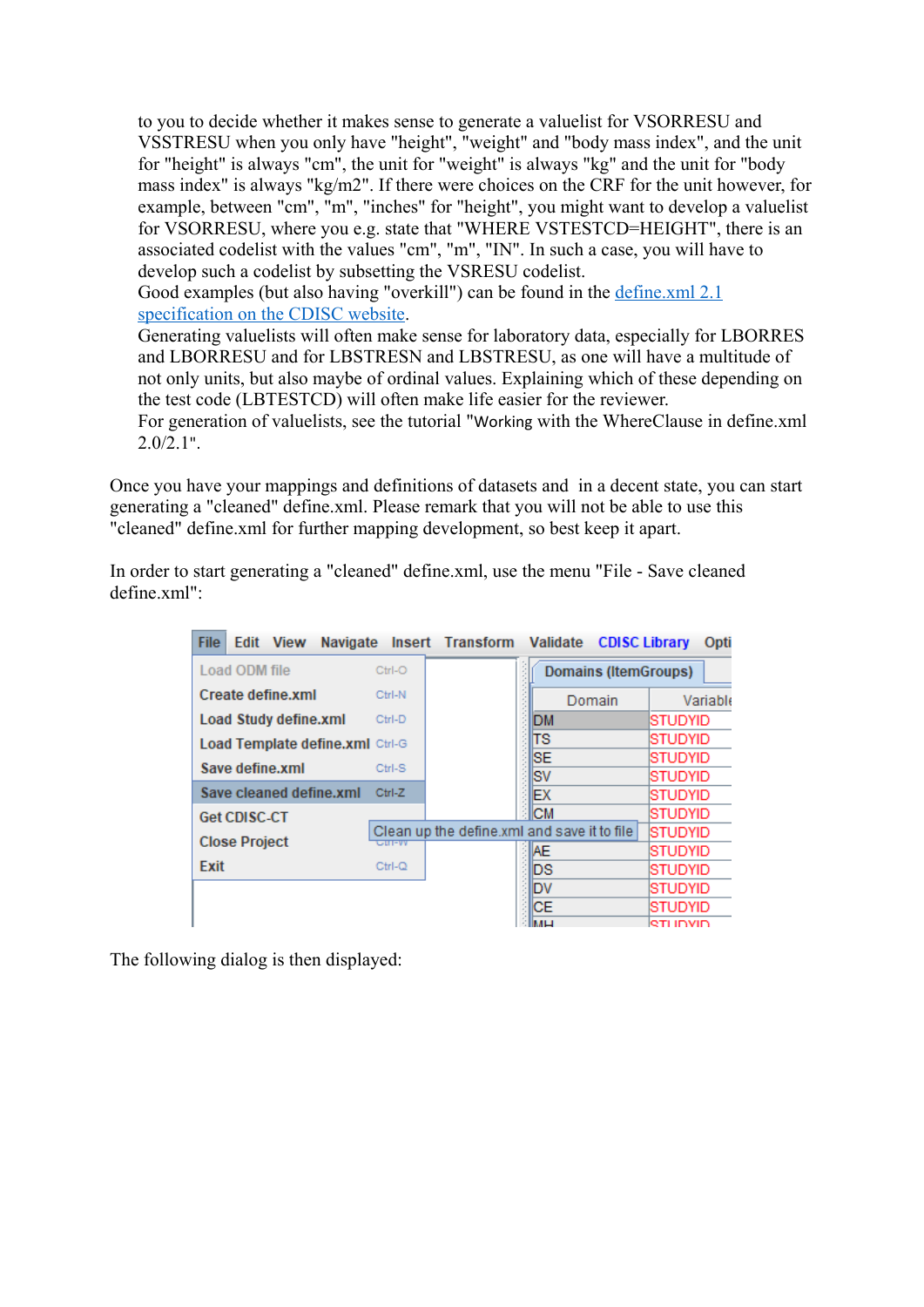Save clean Define.xml

| that are not used (i.e. not referenced by other define.xml elements).<br>This ensures you that your define.xml is as compact as possible, |                                     |                          |
|-------------------------------------------------------------------------------------------------------------------------------------------|-------------------------------------|--------------------------|
| and does not contain definitions that are not used anyway.                                                                                |                                     |                          |
| Template SDTM Domains will be removed,                                                                                                    |                                     |                          |
| Only study-specific domains are retained.<br>Sticky Notes will be removed.                                                                |                                     |                          |
| Subject Global Domain will be removed.                                                                                                    |                                     |                          |
| Order dataset definitions alphabetically within each SDTM class                                                                           |                                     |                          |
| Remove SDTM Variables that do not have a mapping provided                                                                                 |                                     |                          |
| Move non-standard SDTM Variables to SUPP--                                                                                                |                                     |                          |
| Move Comment Variables to Comments (CO) Domain                                                                                            |                                     |                          |
| Automatically generate multiple COVAL variables<br>v<br>when COVAL length > 200 characters                                                |                                     |                          |
| Move Reirec Variables to Related Records (RELREC) domain                                                                                  |                                     |                          |
| $\triangleright$ Store links to external files and documents as relative links                                                            |                                     |                          |
| Unreferenced elements for which the checkbox is checked<br>will be removed.                                                               |                                     |                          |
| <b>ItemDef - SDTM Variables</b>                                                                                                           | Total: 630 - Unreferenced: 485      | <b>Show unreferenced</b> |
| <b>CodeList - Controlled Terminology</b>                                                                                                  | <b>Total: 57 - Unreferenced: 21</b> | Show unreferenced        |
| <b>MethodDef - Mappings</b>                                                                                                               | <b>Total: 86 - Unreferenced: 0</b>  | <b>Show unreferenced</b> |
| <b>ValueListDef - Value lists</b>                                                                                                         | <b>Total: 1 - Unreferenced: 1</b>   | Show unreferenced        |
|                                                                                                                                           |                                     | Show unreferenced        |

Often, but now always, you will want to "remove SDTM variables that do not have a mapping provided". This is especially the case for "permissible" variables. For example, it doesn't make sense to keep VSSCAT when you never used it.

When clicking the checkbox "Remove SDTM variables that do not have a mapping provided", a new window pops up, allowing you to make exceptions:

 $\times$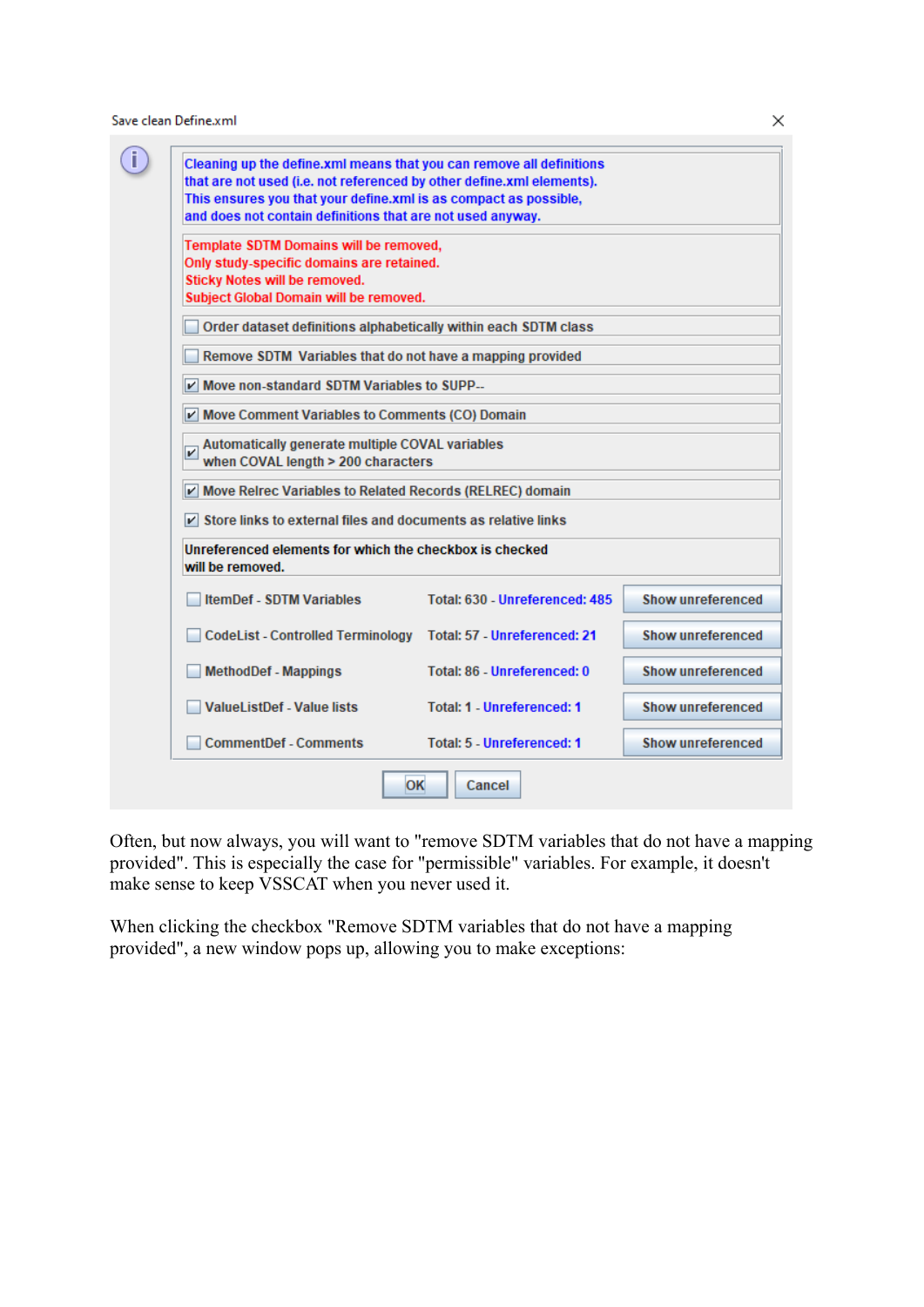

In the provided list, variables shown in red are "expected" or "required" variables for which there is no mapping (yet), so you probably do not want to remove them from your cleaned define.xml, and they are automatically checked. Not retaining them (i.e. unchecking the checkbox) may lead to having violations against the SDTM or SEND standard.

<span id="page-3-1"></span>You can now add other variables to be retained, even when there is no mapping (yet) for them. This will especially be important for study design domains<sup>[2](#page-3-0)</sup>, which in SDTM-ETL are developed in a somewhat different way. See further on for more details.

In the case of a regulatory submission, and as long this is required by them, you will probably also leave the checkbox "Move non-standard SDTM/SEND Variables to SUPP--". Whether non-standard variables should be kept in the original dataset (and marked as such in the define.xml) or "banned" to a supplemental qualifier dataset (like SUPPDM, SUPPVS, SUPPLB) is and remains a heavily debated issue within CDISC. Essentially, the requirement is a consequence of the primitiveness of the review tools at some of the regulatory authorities.

Also, as long as SAS Transport 5 is mandated by the regulatory authorities, and you have a CO (Comments) dataset in your set (or have it automatically generated) leave the checkbox "Automatically generate multiple COVAL variables when COVAL length > 200 characters" checked. In such a case, the system will look into what length you have set to the COVAL variable in your CO dataset definitions. For example, if you have set the length to 500, it will generate metadata in the define.xml for COVAL, with a length of 200, a COVAL1 with a length of 200, and a COVAL2 with a length of 100.

Usually, also the checkbox "Move Relrec Variables to Related Records (RELREC) Domain" will need to remain checked. Unfortunately, CDISC choose for the most primitive way to assign relations between variables from different domains, but this is once again a

<span id="page-3-0"></span><sup>&</sup>lt;sup>2</sup> Essentially, study design domains should not be in SDTM. The better way would be that regulatory authorities accept an ODM file, as the latter already contains the fully study design. That study design datasets must be submitted again testifies of the "everything is a table" thinking within some parts of CDISC and at the regulatory [authorithies.](#page-3-1)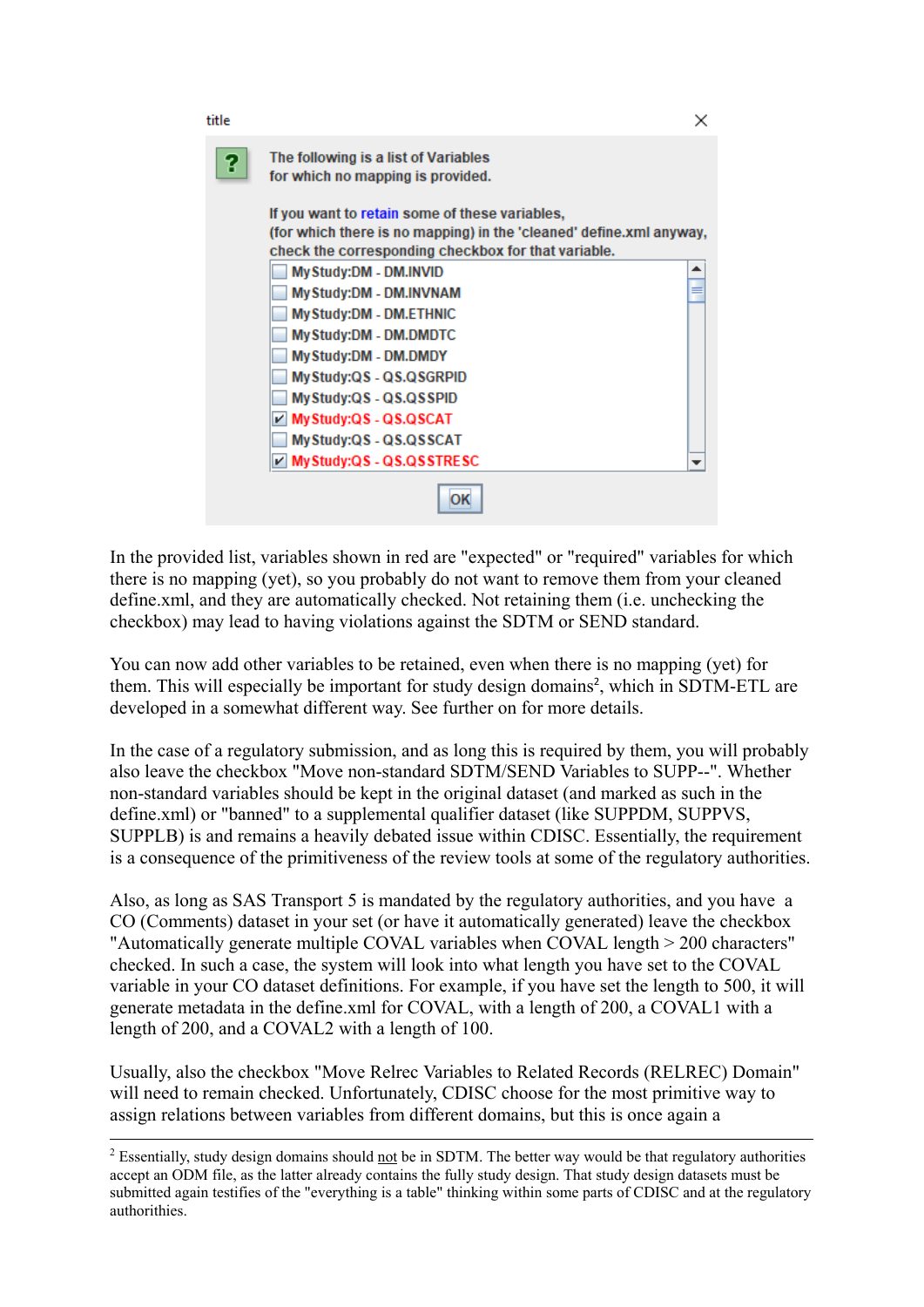consequence of "everything is a table" thinking. When using e.g. XML, this could be done in a much more elegant and straightforward way.

Also the next checkbox, "Store links to external files and documents as relative links" will usually remain checked.

| Move Reirec Variables to Related Records (RELREC) domain                                                                                                                                                                                                                                                                   |        |  |  |
|----------------------------------------------------------------------------------------------------------------------------------------------------------------------------------------------------------------------------------------------------------------------------------------------------------------------------|--------|--|--|
| ☑ Store links to external files and documents as relative links                                                                                                                                                                                                                                                            |        |  |  |
| Unreferer When checked, all links to external files and documents (@xlink:href in def:leaf)<br>will be rel will be stored as relative links to where the define xml is stored.<br>This is strongly encouraged when the files will be shared with other parties,<br>ItemD or are ready to be send to a regulatory authority | renced |  |  |

The next section is a very important one in order to tailor the cleaned define.xml to your needs:

| $\triangleright$ Store links to external files and documents as relative links         |                                   |                          |  |  |
|----------------------------------------------------------------------------------------|-----------------------------------|--------------------------|--|--|
| Unreferenced elements for which the checkbox is checked<br>will be removed.            |                                   |                          |  |  |
| <b>ItemDef - SDTM Variables</b>                                                        | Total: 630 - Unreferenced: 553    | Show unreferenced        |  |  |
| <b>CodeList - Controlled Terminology</b>                                               | Total: 57 - Unreferenced: 21      | Show unreferenced        |  |  |
| <b>MethodDef - Mappings</b>                                                            | Total: 86 - Unreferenced: 0       | <b>Show unreferenced</b> |  |  |
| <b>ValueListDef - Value lists</b>                                                      | <b>Total: 1 - Unreferenced: 1</b> | <b>Show unreferenced</b> |  |  |
| <b>Show unreferenced</b><br><b>CommentDef - Comments</b><br>Total: 5 - Unreferenced: 1 |                                   |                          |  |  |
| OK<br>Cancel                                                                           |                                   |                          |  |  |

Very probably, you will not have mappings for each and every SDTM or SEND domain of the Implementation Guide. This also means that there is a large number of "ItemDef"s (variable definitions), especially from the template, for which there is no mapping, and you do not want to appear in your "cleaned" define.xml. For example, in case you do not have a QS dataset, you will not want to retain QSSEQ, QSGRPID, QSTESTCD, etc. as variable definitions. By clicking the "Show unreferenced" button, you can see which variable definitions are not used. For example: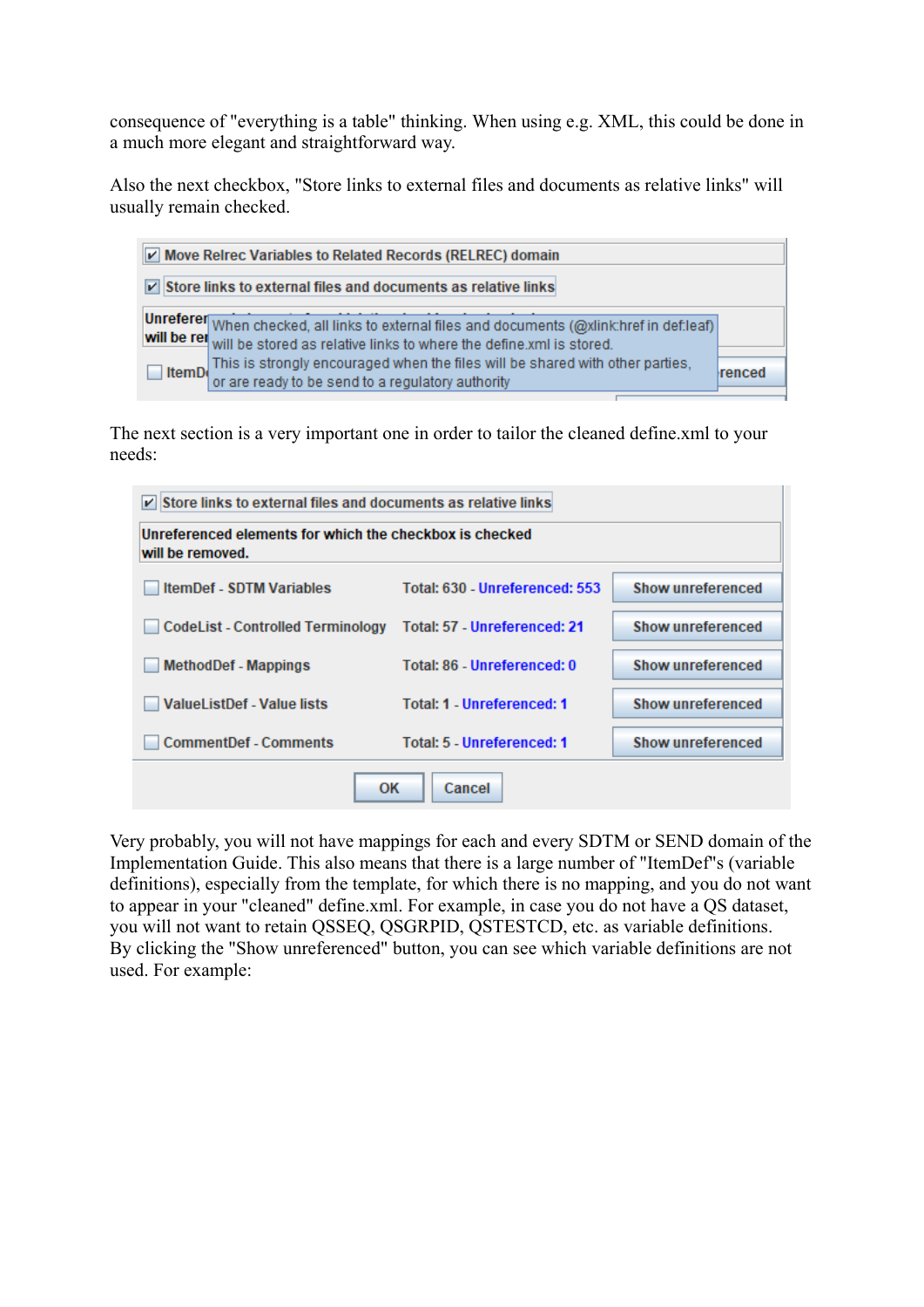Unreferenced ItemDef(SDTM Variables) elements

| <b>OID</b>        | Name           |   |
|-------------------|----------------|---|
| <b>CE.CESEQ</b>   | CESEQ          | ᆂ |
| <b>CE.CEGRPID</b> | <b>CEGRPID</b> | ≡ |
| <b>CE CEREFID</b> | <b>CEREFID</b> |   |
| <b>CE.CESPID</b>  | <b>CESPID</b>  |   |
| <b>CE.CETERM</b>  | <b>CETERM</b>  |   |
| CE.CEDECOD        | CEDECOD        |   |
| CE.CECAT          | <b>CECAT</b>   |   |
| <b>CE.CESCAT</b>  | <b>CESCAT</b>  |   |
| <b>CE.CEPRESP</b> | <b>CEPRESP</b> |   |
| <b>CE.CEOCCUR</b> | <b>CEOCCUR</b> |   |
| <b>CF CESTAT</b>  | <b>CESTAT</b>  |   |

as we do not have a CE dataset for our study at all.

Checking the checkbox "ItemDef - SDTM Variables" will then lead to:

| Unreferenced elements for which the checkbox is checked<br>will be removed. |                                   |                          |
|-----------------------------------------------------------------------------|-----------------------------------|--------------------------|
| <b>ItemDef - SDTM Variables</b><br>$\vert \nu \vert$                        | Total: 630 - Unreferenced: 553    | Show unreferenced        |
| <b>CodeList - Controlled Terminology</b>                                    | Total: 57 - Unreferenced: 44      | <b>Show unreferenced</b> |
| <b>MethodDef - Mappings</b>                                                 | Total: 86 - Unreferenced: 0       | <b>Show unreferenced</b> |
| ValueListDef - Value lists                                                  | Total: 0 - Unreferenced: 0        | <b>Show unreferenced</b> |
| <b>CommentDef - Comments</b>                                                | <b>Total: 5 - Unreferenced: 1</b> | <b>Show unreferenced</b> |

One sees that the number of "unreferenced codelists" increases, as we may have some codelists that are not used, even though there still is a variable for them. Clicking "Show unreferenced" on "Codelists - Controlled Terminology" then displays:

 $\times$  | Unreferenced CodeList(Controlled Terminology) elements

| 0ID.                                    | Name                                   |   |
|-----------------------------------------|----------------------------------------|---|
| CL.POSITION                             | Position                               |   |
| <b>CL.ROUTE</b>                         | Route of Administration                |   |
| <b>CL.STRTPT</b>                        | Start Relative to Reference Time Point |   |
| <b>CLENRTPT</b>                         | End Relative to Reference Time Point   |   |
| <b>CL.DOMAIN</b><br>Domain Abbreviation |                                        |   |
| <b>CL.DICTNAM</b><br>Dictionary Name    |                                        |   |
| CL SOC                                  | CDISC System Organ Class               |   |
| <b>CL.NCOMPLT</b>                       | Completion/Reason for Non-Completion   |   |
| <b>CL.FRM</b>                           | Pharmaceutical Dosage Form             | ≡ |

We find "POSITION" as an unreferenced codelist, though we do have a VS dataset defined, but we did not use VSPOS (a "permissible" variable) in our case. So the "POSITION" codelist needs not necessarily be retained.

If we then check the checkbox "CodeList - Controlled Terminology", all codelists that are not referenced, will be removed, and we get:

 $\times$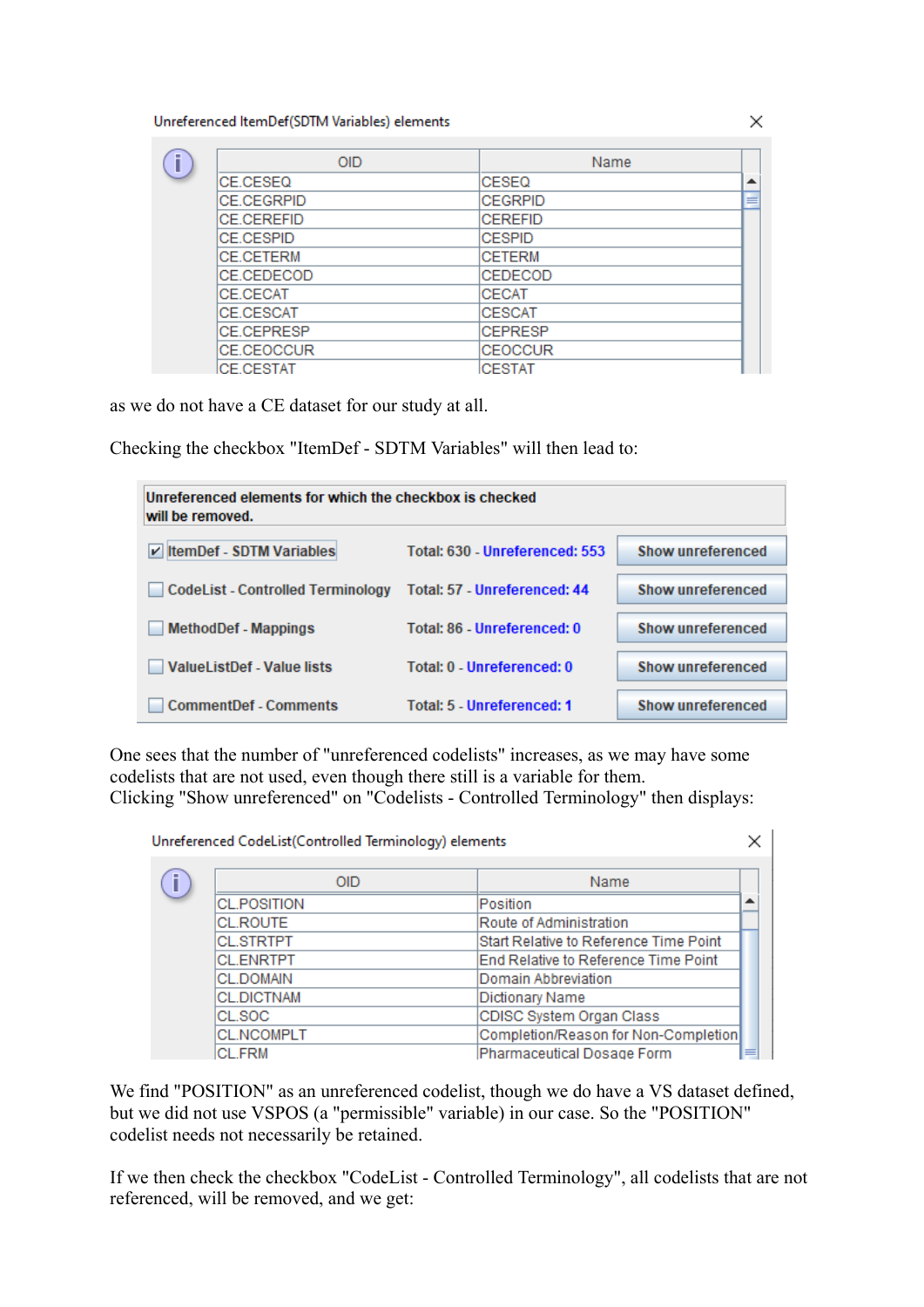| Unreferenced elements for which the checkbox is checked<br>will be removed. |                                |                          |
|-----------------------------------------------------------------------------|--------------------------------|--------------------------|
| V ItemDef - SDTM Variables                                                  | Total: 630 - Unreferenced: 553 | Show unreferenced        |
| ☑ CodeList - Controlled Terminology                                         | Total: 57 - Unreferenced: 44   | Show unreferenced        |
| <b>MethodDef - Mappings</b>                                                 | Total: 86 - Unreferenced: 0    | Show unreferenced        |
| <b>ValueListDef - Value lists</b>                                           | Total: 0 - Unreferenced: 0     | Show unreferenced        |
| <b>CommentDef - Comments</b>                                                | Total: 5 - Unreferenced: 1     | <b>Show unreferenced</b> |

We then see that we have 86 mappings being defined, and none of them is "orphaned" or "dangling", i.e. each "MethodDef" in our define.xml is referenced. So, in this case, we can leave the checkbox "MethodDef - Mappings" unchecked. Essentially, it doesn't matter whether we check it or leave it unchecked.

The same applies to "ValueListDef - Value lists": there are none defined that are not referenced.

We seem to have one "CommentDef" though that is never referenced, i.e. (by clicking "Show unreferenced"):

×

Unreferenced CommentDef(Comments) elements

| ۰ |                  | Name |
|---|------------------|------|
|   | COM.UNREFERENCED |      |
|   |                  |      |

So, we check the checkbox "CommentDef - Comments" to have that unreferenced CommentDef removed from our cleaned define.xml.

Clicking the "OK" button then leads to a file selector, allowing us to define where the define.xml file needs to be written to. For example: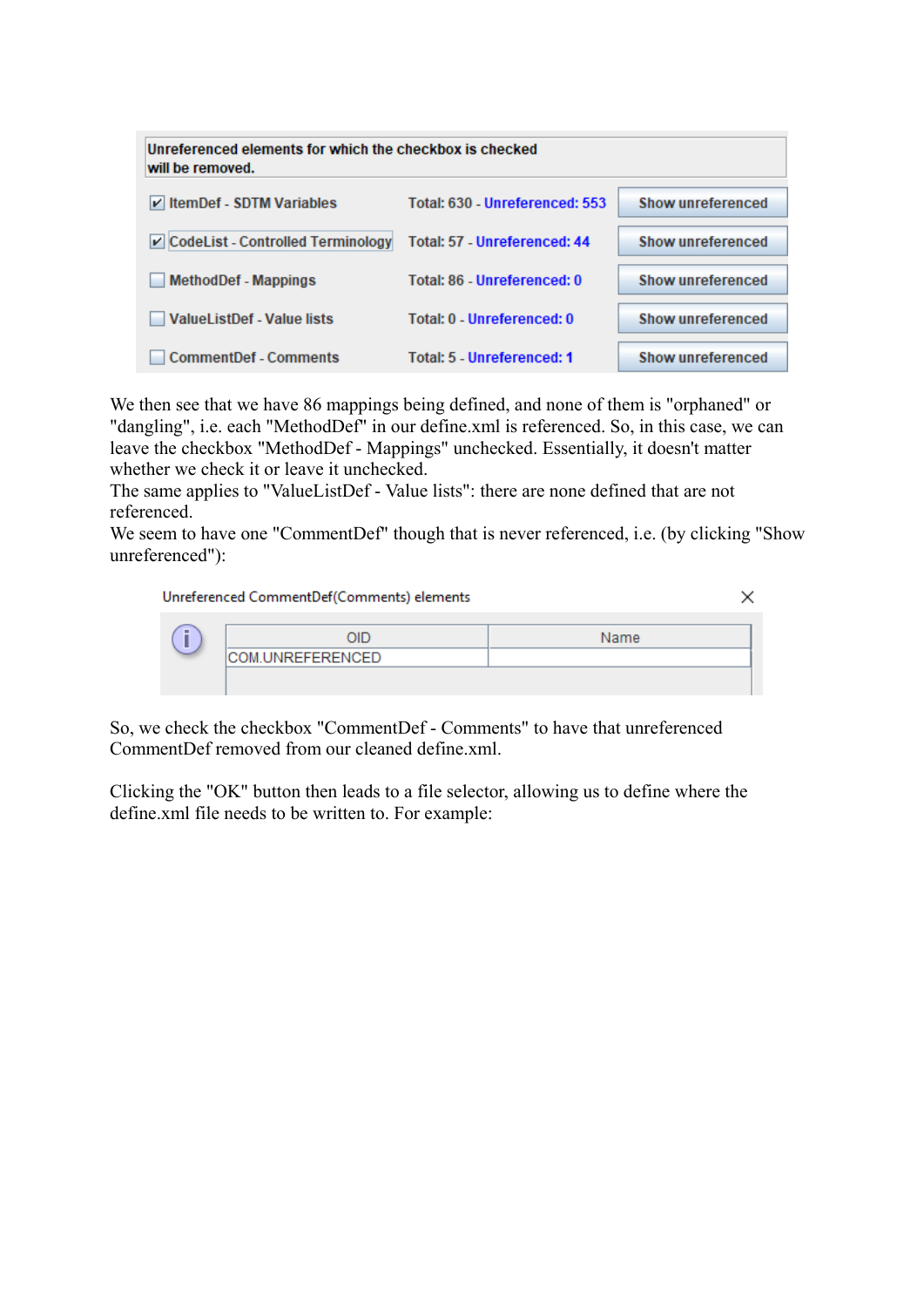| Save           |                            |         | ×            |
|----------------|----------------------------|---------|--------------|
| Save In:       | $\Box$ temp                | ශ්<br>▼ | $B - 8$<br>⇧ |
|                | MyStudy_define_cleaned.xml |         |              |
| File Name:     | MyStudy_define_cleaned.xml |         |              |
| Files of Type: | <b>All Files</b>           |         | ▼            |
|                |                            | Save    | Cancel       |

After a few seconds the cleaned define.xml can be found in the directory under the file name provided.

## **Further processing**

Sometimes, especially near submission time, one will further want to tailor the define.xml file. This can partially be done using the SDTM-ETL software, but in many cases it will be easier to do this using any define.xml editor, such as our "[Define-XML](http://www.xml4pharma.com/CDISC_Products/Define-XML_Designer.html) Designer" which comes as a separate product. This makes sense as the further tailoring will often be done by another person, and the cost of a license of the "Define-XML Designer" is considerably lower than that of a license for SDTM-ETL.

## **Setting properties for Trial Design datasets**

Trial Design are usually generated in a somewhat different way in SDTM-ETL, as they cannot always be retrieved from the ODM file. See the tutorial "Creating and editing trial design datasets".

In order to have the definition of such trial design datasets in the cleaned define.xml, one should follow the following procedure, here demonstrated for the TS dataset.

First drag-and-drop the "TS" row from the template to the bottom. This leads to: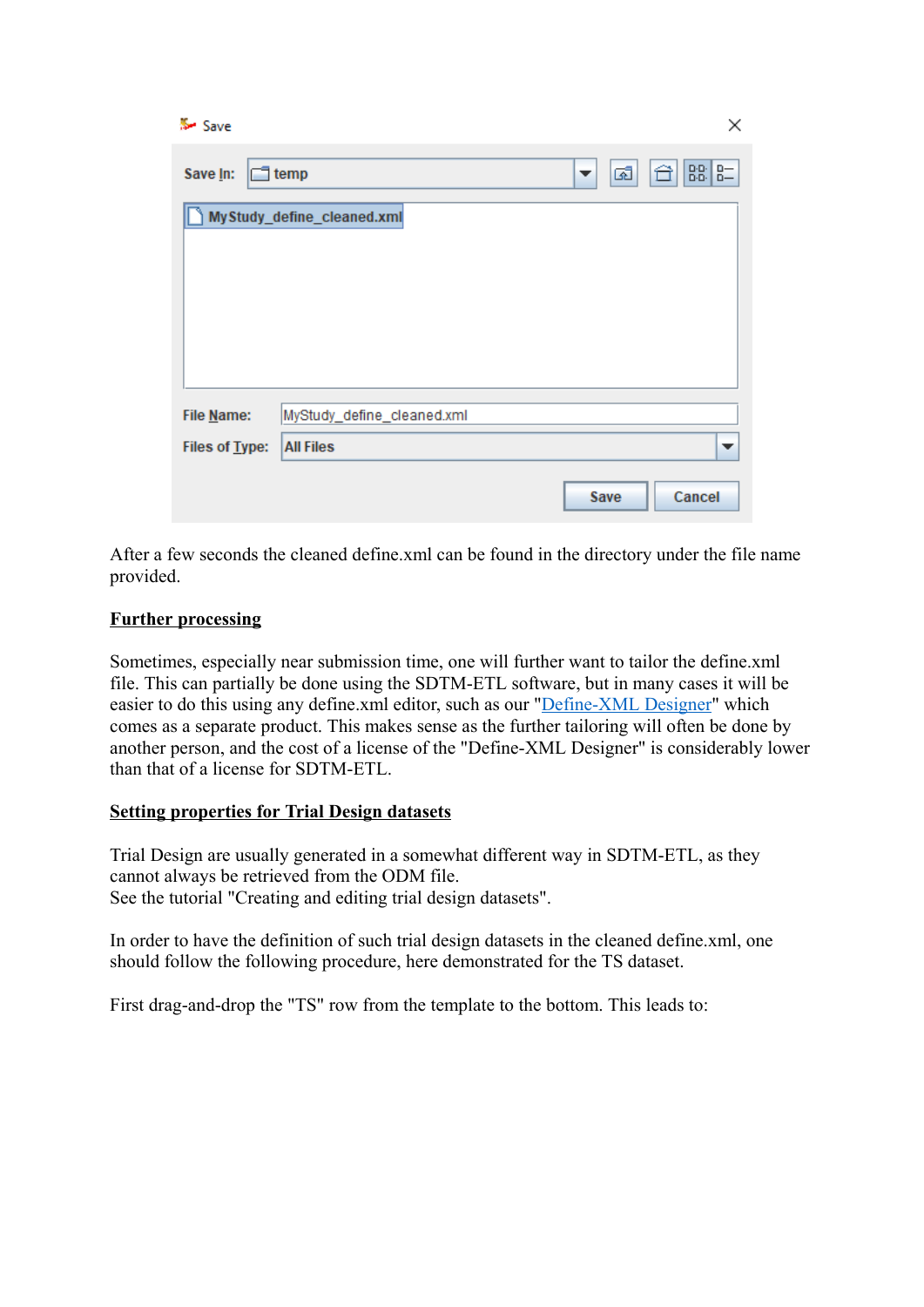| <b>Copy Domain TS</b> |                               |
|-----------------------|-------------------------------|
| 2                     | Copy STUDYID from loaded ODM  |
|                       | ☑ Copy DOMAIN from originator |
|                       | v Automatically add USUBJID   |
|                       | Automatically add --SEQ       |
|                       | Cancel                        |

Remark that the checkbox "Automatically add --SEQ" remains unchecked, as the "sequence number" has a completely different meaning in TS than it has in non-trial-design datasets.

After clicking "OK" we get:

| ுறியுகையின் ப | <b>NIUDIID</b>  | <b>ILANTARY</b> | <b>NUULLUILL</b> | <b>ILILULU</b>     | שו גושם בש          | <b>ILILUID</b>    |
|---------------|-----------------|-----------------|------------------|--------------------|---------------------|-------------------|
| MyStudy:AE    | <b>ISTUDYID</b> | DOMAIN          | IUSURJID         | AF AFSFO           | AE AEGRPID          | <b>AF AFREFID</b> |
| MyStudy:VS:   | <b>ISTUDYID</b> | DOMAIN          | <b>IUSUBJID</b>  | MS VSSEO           | <b>NS VSGRPID</b>   | <b>NS VSSPID</b>  |
| MyStudy:TS    | <b>ISTUDYID</b> | MIAIN           | <b>ITS TSSEQ</b> | <b>ITS TSGRPID</b> | <b>ITS TSPARMCD</b> | <b>ITS TSPARM</b> |
|               |                 |                 |                  |                    |                     |                   |

Now set suitable properties, especially for the "maximum length", for each variable, using "Edit - SDTM variable. For example, the default "maximum length" for TSPARM in the template is 80, but one may want to set it to a lower value, depending on what was used when generating the TS.xpt dataset (in the case of use of SAS-XPT). Do NOT add mappings however.

Also, add a link to where the TS.xpt file resides (or will reside) using the menu "Edit - Links to external documents", e.g.:

| Edit/Manage links to external documents |                                                                                                                                          |                                          |                                |                        |          |                        |
|-----------------------------------------|------------------------------------------------------------------------------------------------------------------------------------------|------------------------------------------|--------------------------------|------------------------|----------|------------------------|
| leaf ID                                 | <b>Parent Element</b>                                                                                                                    | Parent OID                               | title                          | link                   |          |                        |
| LEAF.A-CRF                              | AnnotatedCRF                                                                                                                             |                                          | annotated CRF                  | D:\temp\test.pdf       |          |                        |
| <b>LEAF SUPPDOC1</b>                    | SupplementalDoc                                                                                                                          |                                          | <b>Supplemental Document 1</b> | D:\temp\suppdoc1.txt   |          |                        |
| LEAF.SUPPDOC2                           | SupplementalDoc                                                                                                                          |                                          | Supplemental Document 2        | D:\temp\suppdoc2.txt   |          |                        |
| LEAF.SUPPDOC1                           | CommentDef                                                                                                                               | COM.VS.VSTESTCD                          | <b>Supplemental Document 1</b> | D:\temp\suppdoc1.txt   |          |                        |
| <b>EAF SUPPDOC2</b>                     | CommentDef                                                                                                                               | COM WC IT BMI                            | Supplemental Document 2        | D:\temp\suppdoc2.bt    |          |                        |
| LEAF.SUPPDOC2                           | CommentDef                                                                                                                               | <b>COM.IT.WEIGHT</b>                     | Supplemental Document 2        | D:\temp\suppdoc2.txt   |          |                        |
| Location.MyStudy.DM                     | <b>ItemGroupDef</b>                                                                                                                      | MyStudy:DM                               | Dataset for DM                 | D:\SDTM-ETL\SAS\DM.xpt |          | <b>Edit selected</b>   |
| Location.MvStudv.QS                     | <b>ItemGroupDef</b>                                                                                                                      | MyStudy:QS                               | Dataset for QS                 | D:\SDTM-ETL\SAS\QS.xpt |          |                        |
| Location.MyStudy.SV                     | <b>ItemGroupDef</b>                                                                                                                      | MyStudy:SV                               | Dataset for SV                 | D:\SDTM-ETL\SAS\SV.xpt |          | <b>Delete selected</b> |
| Location.MyStudy.PE                     | <b>ItemGroupDef</b>                                                                                                                      | MyStudy:PE                               | Dataset for PE                 | D:\SDTM-ETL\SAS\PE.xpt |          |                        |
| Location.MyStudy.AE                     | <b>ItemGroupDef</b>                                                                                                                      | MyStudy:AE                               | Dataset for AE                 | D:\SDTM-ETL\SAS\AE.xpt |          | <b>Add New</b>         |
| Location.MyStudy.VS                     | <b>ItemGroupDef</b>                                                                                                                      | MyStudy:VS                               | Dataset for VS                 | D:\SDTM-ETL\SAS\VS.xpt |          |                        |
| Location.TS                             | <b>ItemGroupDef</b>                                                                                                                      | MyStudy:TS                               |                                |                        |          |                        |
| LEAF.A-CRF                              | <b>ItemDef</b>                                                                                                                           | <b>VS.VSORRES</b>                        | annotated CRF                  | D:\temp\test.pdf       |          |                        |
| <b>LEAF A-CRF</b>                       | <b>ItemDef</b>                                                                                                                           | <b>IT.HEIGHT</b>                         | annotated CRF                  | D:\temp\test.pdf       |          |                        |
| LEAF.A-CRF                              |                                                                                                                                          |                                          |                                |                        |          |                        |
|                                         | Edit Link to external document                                                                                                           |                                          |                                |                        | $\times$ |                        |
| $\blacktriangleleft$                    | leaf ID:<br><b>Location.TS</b><br>የ<br><b>Parent Element: ItemGroupDef</b><br><b>Parent OID</b><br><b>My Study:TS</b><br>title:<br>link: | Dataset for TS<br>D:\SDTM-ETL\SAS\TS.xpt |                                |                        |          |                        |
|                                         |                                                                                                                                          | <b>OK</b>                                | Cancel                         |                        |          |                        |

When now using the menu "File - Save cleaned define.xml", we come to: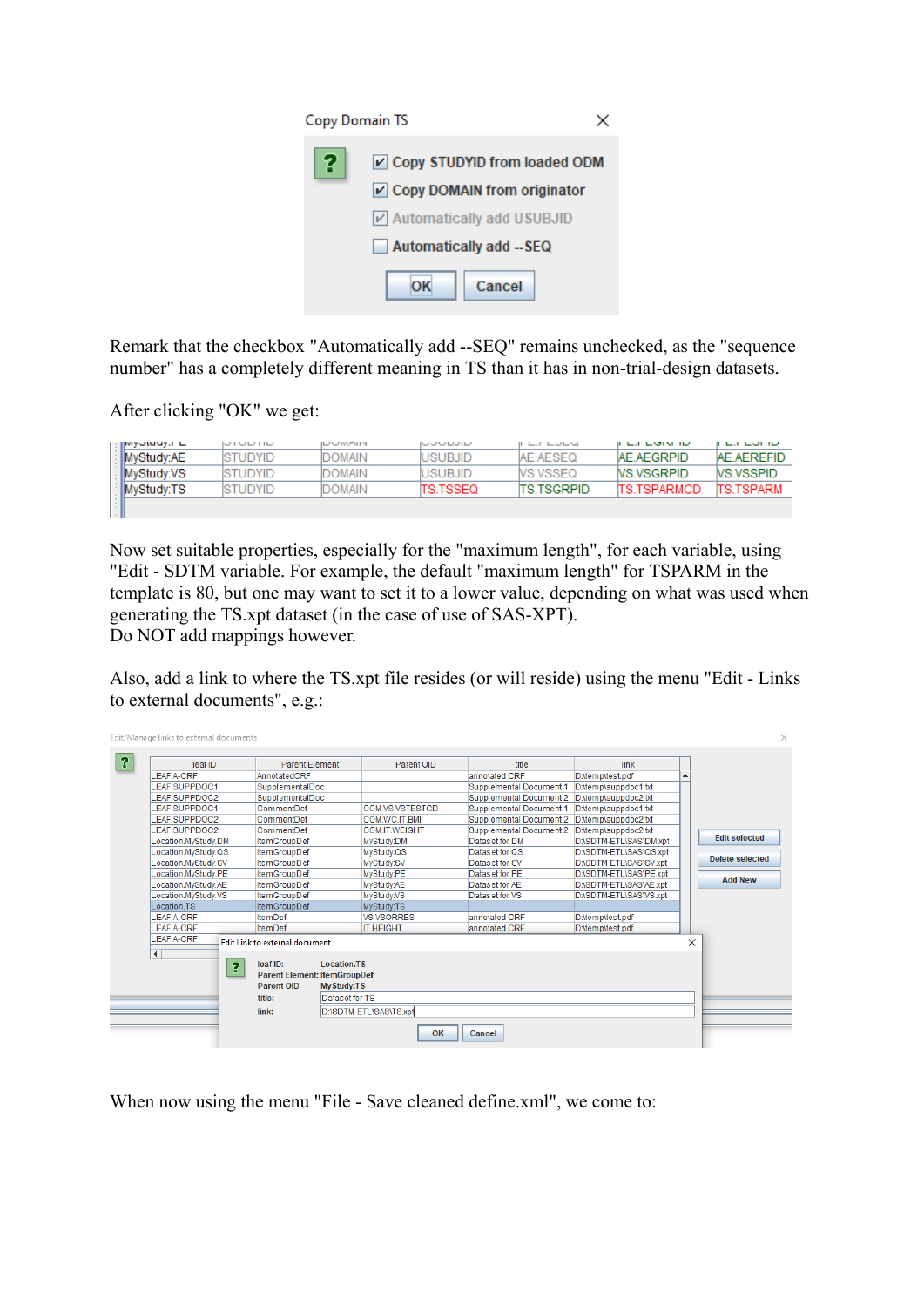Save clean Define.xml

|                               | Cleaning up the define.xml means that you can remove all definitions  |
|-------------------------------|-----------------------------------------------------------------------|
|                               | that are not used (i.e. not referenced by other define.xml elements). |
|                               | This ensures you that your define.xml is as compact as possible,      |
|                               | and does not contain definitions that are not used anyway.            |
|                               | Template SDTM Domains will be removed,                                |
|                               | Only study-specific domains are retained.                             |
| Sticky Notes will be removed. |                                                                       |
|                               | Subject Global Domain will be removed.                                |
|                               | Order dataset definitions alphabetically within each SDTM class       |
|                               | Remove SDTM Variables that do not have a mapping provided             |
|                               | Move non-standard SDTM Variables to SUPP--                            |

Now check the checkbox "Remove SDTM variables that do not have a mapping provided", which will open a new dialog, allowing us to make exceptions:

| title |                                                                                                                                                                              |   |
|-------|------------------------------------------------------------------------------------------------------------------------------------------------------------------------------|---|
| ?     | The following is a list of Variables<br>for which no mapping is provided.                                                                                                    |   |
|       | If you want to retain some of these variables,<br>(for which there is no mapping) in the 'cleaned' define.xml anyway,<br>check the corresponding checkbox for that variable. |   |
|       | My Study:DM - DM.INVID                                                                                                                                                       | ┻ |
|       | My Study:DM - DM.INVNAM<br>My Study:DM - DM.ETHNIC                                                                                                                           |   |
|       | My Study:DM - DM.DMDTC<br>. <b>.</b>                                                                                                                                         |   |

As "TS" was the last domain added, scroll the bottom:

 $\times$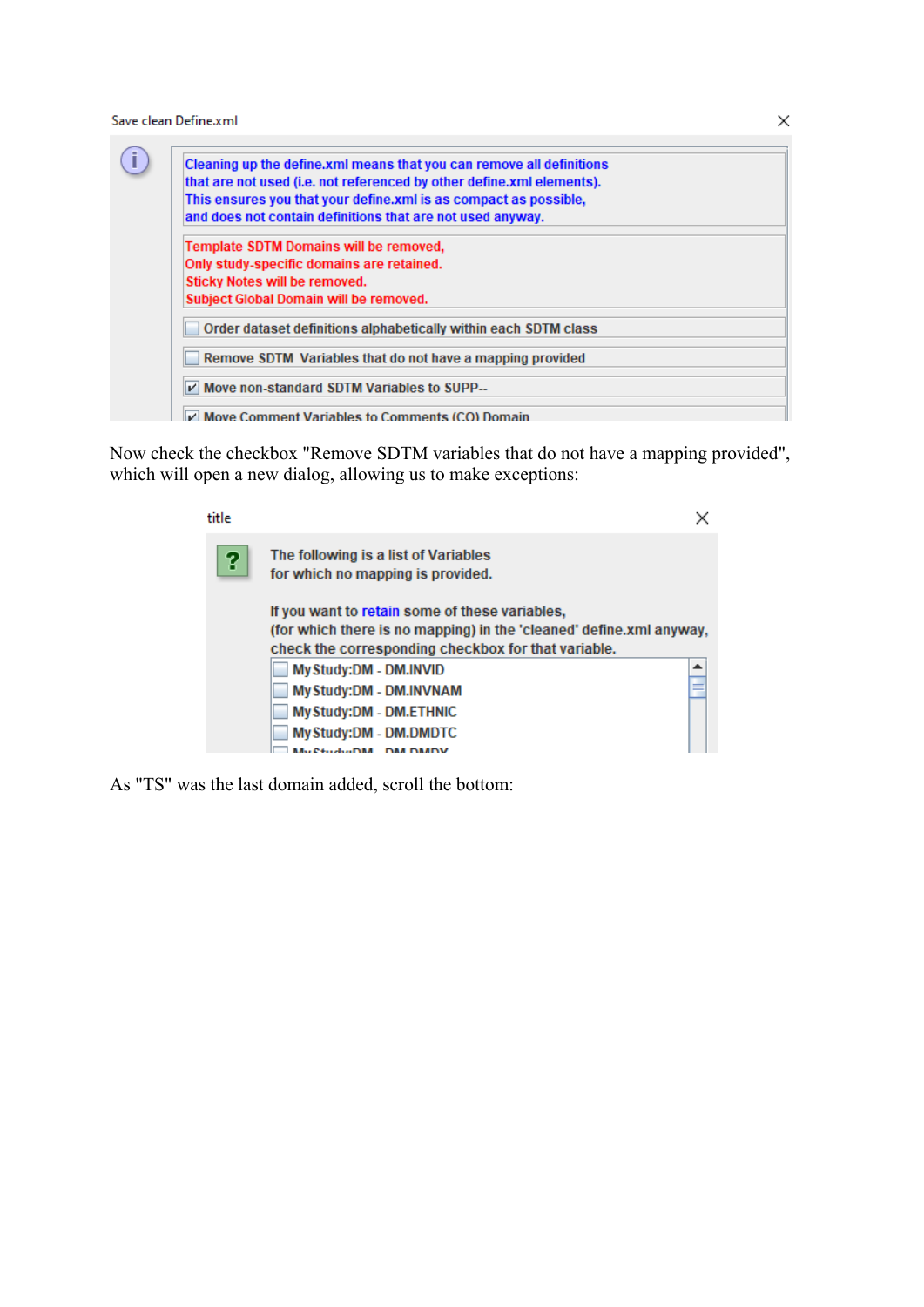| title |                                                                           |   |
|-------|---------------------------------------------------------------------------|---|
| 2     | The following is a list of Variables<br>for which no mapping is provided. |   |
|       | If you want to retain some of these variables,                            |   |
|       | (for which there is no mapping) in the 'cleaned' define.xml anyway,       |   |
|       | check the corresponding checkbox for that variable.                       |   |
|       | MyStudy:VS - VS.VSDY                                                      | ▴ |
|       | MyStudy:VS - VS.VSTPT                                                     |   |
|       | My Study: VS - VS.VSTPTNUM                                                |   |
|       | MyStudy:VS - VS.VSELTM                                                    |   |
|       | My Study: VS - VS. VSTPTREF                                               |   |
|       | <b>∠ My Study:TS - TS.TSSEQ</b>                                           |   |
|       | My Study: TS - TS. TSGRPID                                                |   |
|       | My Study:TS - TS.TSPARMCD                                                 |   |
|       | My Study:TS - TS.TSPARM                                                   |   |
|       | My Study: TS - TS. TSVAL                                                  |   |
|       |                                                                           |   |

We see that the variables TSSEQ, TSPARMCD, TSPARM and TSVAL are already marked as an exception for removal, as these are "required" variables. If we have also used TSGRPID when generating the TS.xpt dataset, also check "MyStudy:TS - TS.TSGRPID":

| My Study:VS - VS.VSELTM      |   |
|------------------------------|---|
| MyStudy:VS - VS.VSTPTREF     |   |
| My Study: TS - TS. TSSEQ     |   |
| V My Study: TS - TS. TSGRPID |   |
| MyStudy:TS - TS.TSPARMCD     |   |
| My Study:TS - TS.TSPARM      | ≡ |
| My Study: TS - TS. TSVAL     |   |
| ΩK                           |   |

Remark that as of SDTMIG v.3.1.3, there are some additional variables such as TSVALNF, TSVALCD, TSVCDREF, TSVCDVER. The above screenshot is however still from a SDTMIG v.3.1.2 study.

The further procedure is as described as above, and in the final "cleaned" define.xml file we will find: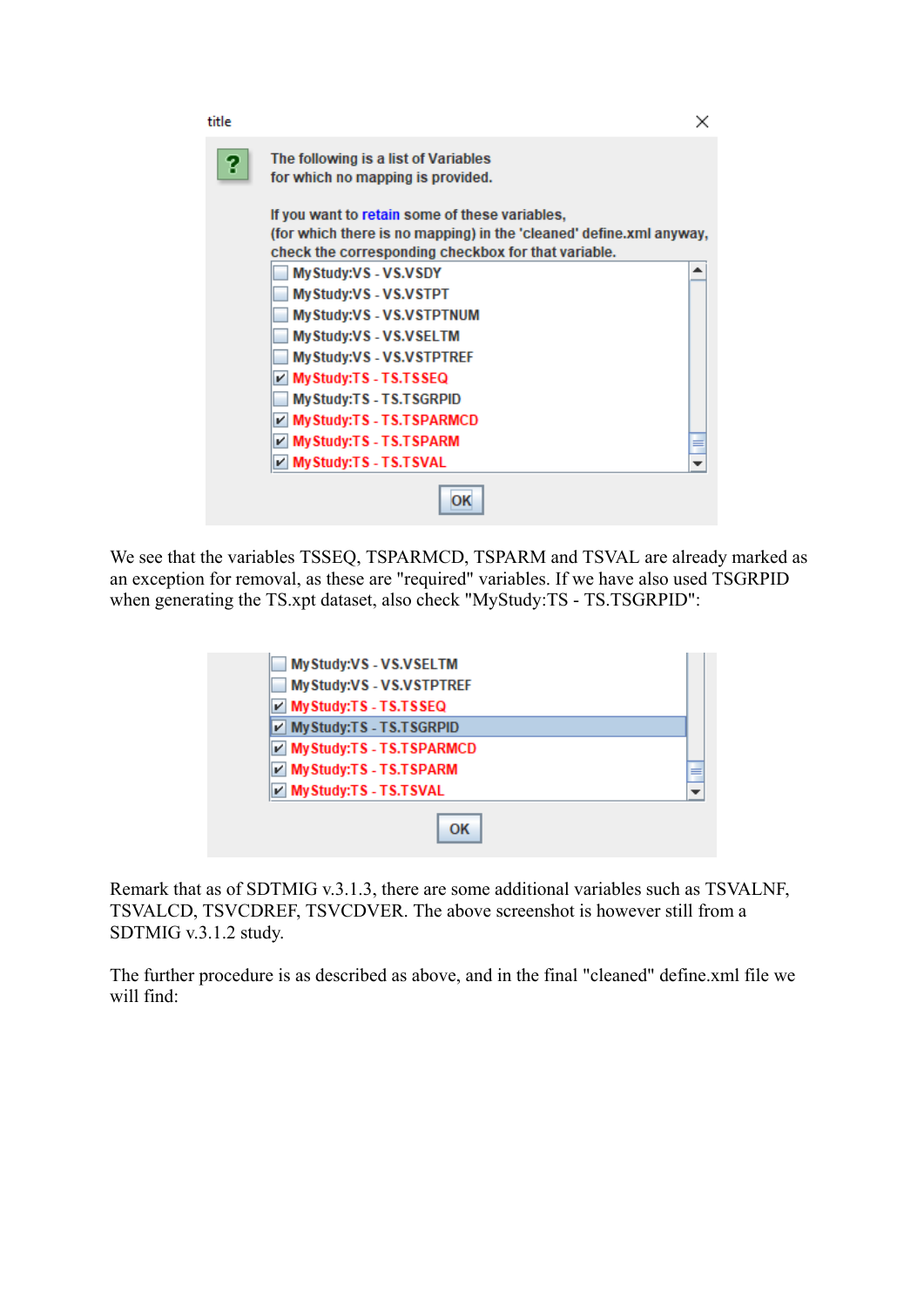```
<ItemGroupDef Domain="TS" IsReferenceData="Yes" Name="TS" OID="MyStudy:TS"
             Purpose="Tabulation" Repeating="No" SASDatasetName="TS"
             def:ArchiveLocationID="Location.TS"
             def:Class="Trial Design"
             def:Structure="One record per TS.TSPARMCD">
  <Description>
     <TranslatedText xml:lang="en">Trial Summary</TranslatedText>
   </Description>
   <ItemRef ItemOID="STUDYID"
           Mandatory="Yes"
           MethodOID="IMP.MyStudy:TS.34.STUDYID"
           OrderNumber="1"Role="Identifier"/>
  <ItemRef ItemOID="DOMAIN"
           Mandatory="Yes"
           MethodOID="IMP.MyStudy:TS.34.DOMAIN"
           OrderNumber="2"
           Role="Identifier"/>
  <ItemRef ItemOID="TS.TSSEQ"
           Mandatory="Yes"
           OrderNumber="3"
           Role="Identifier"/>
  <ItemRef ItemOID="TS.TSGRPID"
         Mandatory="No"
           OrderNumber="4"Role="Identifier"/>
  <ItemRef ItemOID="TS.TSPARMCD"
           Mandatory="Yes"
           OrderNumber="5"Role="Identifier"/>
  <ItemRef ItemOID="TS.TSPARM"
           Mandatory="Yes"
           OrderNumber="6"
           Role="Synonym Qualifier"/>
   <ItemRef ItemOID="TS.TSVAL"
           Mandatory="Yes"
           OrderNumber="7"
           Role="Result Qualifier"/>
   <def:leaf xmlns:xlink="http://www.w3.org/1999/xlink"
            ID="Location.TS"
            xlink:href="..\SDTM-ETL\SAS\TS.xpt">
     \ledef:title>Dataset for TS</def:title>
   \leq/def:leaf>
</ItemGroupDef>
```
and e.g.